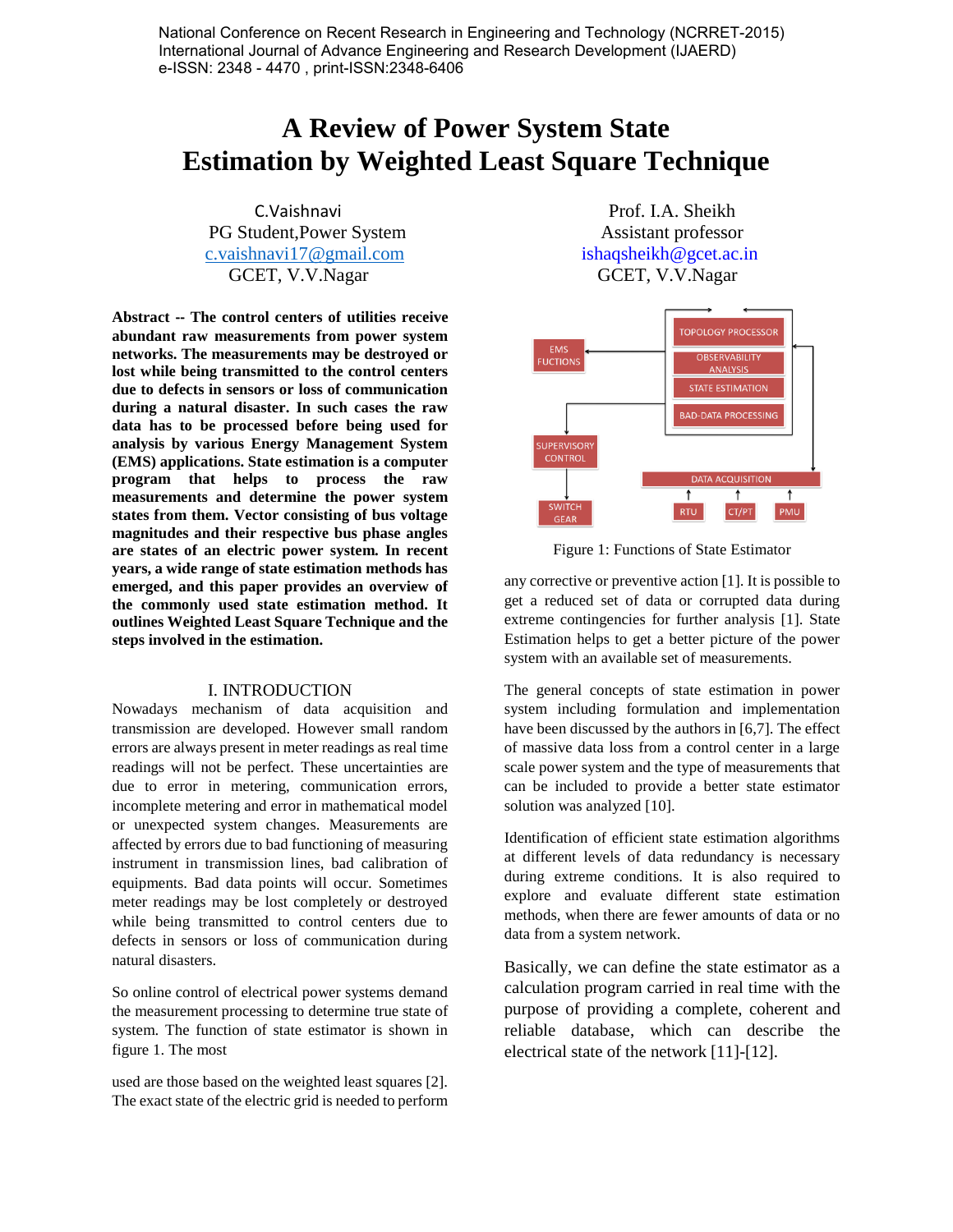# II. OVERVIEW OF STATE ESTIMATION

Power system network is monitored by many sensors like current transformer, potential transformer, relay and Phasor Measurement Units. A conventional state estimator estimates the optimal voltage magnitudes and phase angles at the buses of the entire system [13]. The state estimation for a power network involves gathering the real time measurement data like line flows, power injections and voltage measurement through SCADA and calculating state vector using predefined specific state estimation algorithm. State estimation helps to estimate the states of the system as wells as the values of the measurements in presence of error in acquisition of measured data. The state estimation results forms the basis for other EMS functions, like security analysis, optimal load dispatch, voltage stability analysis, etc.

The application of state estimation in power system with sensors located in a substation. The data from sensors are transmitted to a control center by a communication network. In control center, the data is fed to a state estimator program for further analysis. State estimation helps to calculate the states (voltage and bus angles), as well as estimated values of the measurements in presence of error. It provides a snapshot of the power system from available data.

State Estimation is a real time mathematical methodology or procedure to process real time measurements. By using power system model and line flows and power injections and voltage measurement values, it is possible to compute an optimal estimate of the state vector.

### III. LITERAURE SURVEY

Weighted Least Squares (WLS) and Iteratively Reweighted Least Squares (IRLS) algorithms are implemented on a Ward Hale 6 bus [1] test system. The measurements are obtained by performing power flow and introducing a random error in the measurements.

The implementation algorithms is shown in a brief way in figure 2.



Figure 2: Flowchart of state estimation algorithm<sup>[2]</sup>

The WLS state estimation program is implemented for a 3 Bus system and convergence is checked in [3].First power flow of the 3-Bus system is run to obtain measurements for state estimation. Then real power at a bus is increased to introduce error in the system [3].

# IV. POWER SYSTEM STATE ESTIMATION

*Modeling Of Weighted Least Square Technique*

The electric power transmission system uses wattmeter, VAR-meters, voltmeters and current meters to measure real power, reactive power, voltages and currents.

These continuous quantities are monitored by current and potential transformers on the transmission lines and on the transformers and buses of power plants and substations.

The analog quantities pass through transducers and analog-to-digital converters and the digital outputs are then telemetered to the energy control center over various communication links.

The data acquired always contains inaccuracies which are unavoidable since physical measurements cannot be entirely free of random errors or noise.

1)Measurements have certain Error associated with the true value of measured quantity

$$
[Z] = [Z_{true}] + [e] \qquad (1)
$$

$$
[\mathbf{Z}] = [\mathbf{h}(x)[x]] + [\mathbf{e}] \tag{2}
$$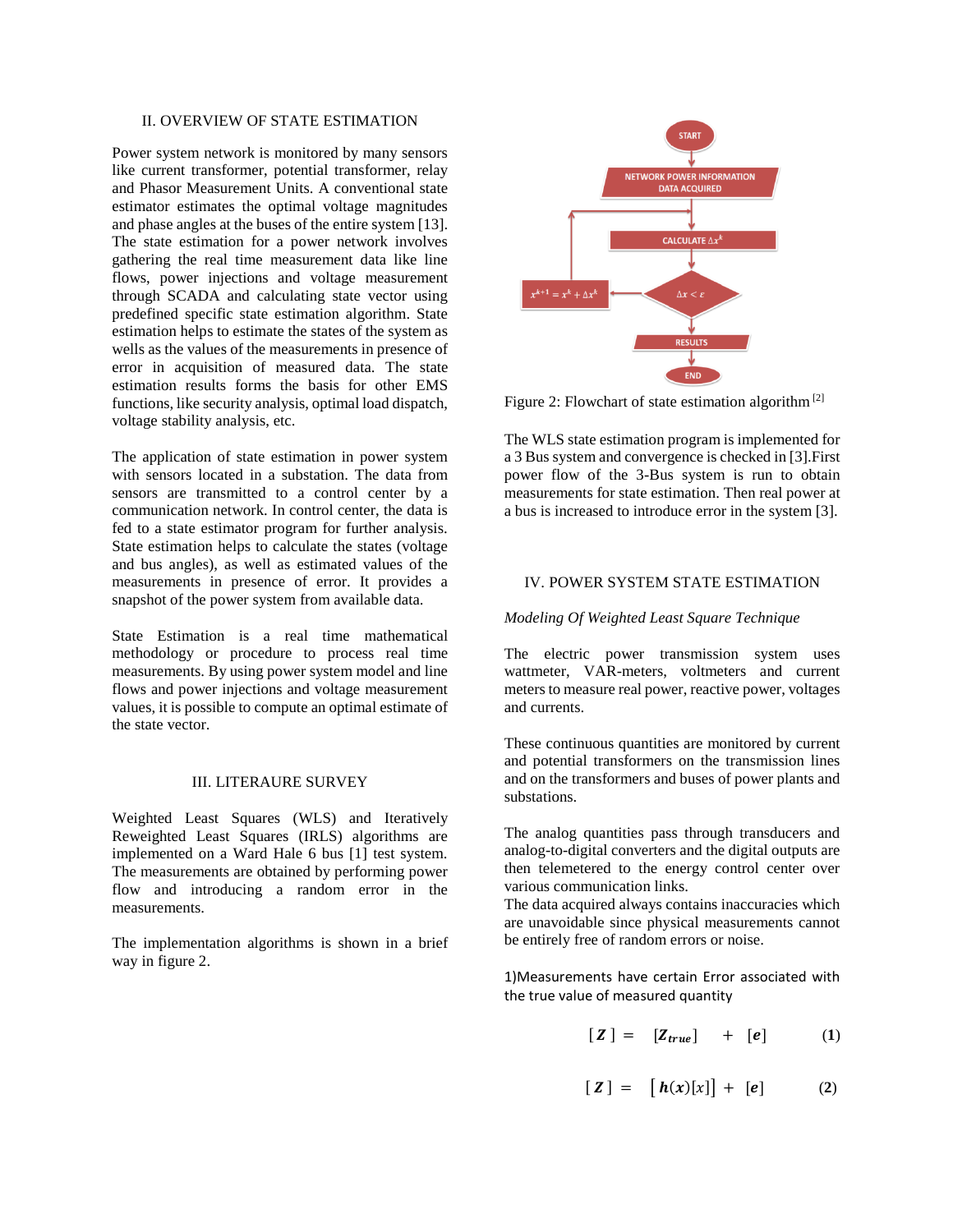$$
Z = \begin{bmatrix} Z1 \\ Z2 \\ \vdots \\ Zm \end{bmatrix} = \begin{bmatrix} h1(x1, x2, x3, ..., xn) \\ h2(x1, x2, x3, ..., xn) \\ \vdots \\ h2(x1, x2, x3, ..., xn) \end{bmatrix} + \begin{bmatrix} e1 \\ e2 \\ \vdots \\ em \end{bmatrix} \tag{3}
$$

Where,

| Z                              | is measurement vector                 |
|--------------------------------|---------------------------------------|
| $Z_{true}$                     | is true value of measured quantity    |
| h(x)                           | is the non linear function expressing |
| measurements in terms of State |                                       |
| $\boldsymbol{\mathcal{X}}$     | is the system state vector            |
| e                              | is the measurement error              |
| m                              | is the number of measurements         |

 $\boldsymbol{n}$  is the number of state variables

2)Error between actual measurements Z and the true (unknown) value of measured quantities:

$$
[e] = [Z] - \{ [H][x] \} = [Z] - [Z\_true] \tag{4}
$$

3)True values of state cannot be determine so we calculate estimates of states:

$$
\hat{e} = [Z] - [H] * [\hat{x}] \tag{5}
$$

 $\hat{x}$  is the estimated value of state variables

 $\hat{e}$  is the difference between actual measurements and their estimated values

4)Because of the errors or noise the true values of physical quantities are never known and we have to calculate the best possible estimates of the unknown quantities.

We must decide a criterion for calculating the estimates  $\hat{x}$  from which error  $\hat{e}$  and  $\hat{Z}$  are to be computed. If algebraic sum of the errors is minimized, then positive and negative errors would offset one another. **So Sum of Squares of Error is minimized.**

To ensure that measurements from meters of known greater accuracy are treated more favorably than less accurate measurements, each term in the sum in squares is multiplied by an appropriate weighting factor W to give the objective function:

$$
f = \sum_{i=1}^{n} w_i e_i^2 \tag{6}
$$

5)We select the best estimates of the state variables as those values which cause objective function f to take on its minimum value.

6) For minimizing f, the estimates  $\hat{x}$  are those values of  $x$ , which satisfy the equation,

$$
\left[\frac{\partial\left(\hat{e}\,\right)}{\partial x}\right][W][\hat{e}] = 0 \tag{7}
$$

**7**)Substituting  $\hat{\mathbf{e}} = \mathbf{Z} - \mathbf{H} \hat{\mathbf{x}}$  in equation (7)

$$
\left[\frac{\partial (Z - H\hat{x})}{\partial x}\right][W][Z - H\hat{x}] = 0 \tag{8}
$$

8)Solving for  $\hat{x}$ 

$$
\Delta \widehat{x} = (g^T W g)^{-1} \quad g^T W Z \qquad (9)
$$

The iterative approach is used to solve for the state

$$
x^{k+1} = x^k + \Delta \widehat{x} \tag{10}
$$

Where,

**g** is Jacobian Matrix,  $\frac{\partial h}{\partial x}$ **h** is Measurement Function **x** are the state variables **k** is iteration index

**g <sup>T</sup>W g** is gain matrix

 $x^k$  is value of State vector at kth itteration

 $x^{k+1}$  is the value of State vector

 $\Delta \hat{x}$  is update vector of the state vector

$$
\mathbf{g} = \begin{bmatrix}\n0 & \frac{\partial V_{mag}}{\partial V} \\
\frac{\partial P_{inj}}{\partial \delta} & \frac{\partial P_{inj}}{\partial V} \\
\frac{\partial Q_{inj}}{\partial \delta} & \frac{\partial \partial Q_{inj}}{\partial V} \\
\frac{\partial P_{ij}}{\partial \delta} & \frac{\partial P_{ij}}{\partial V} \\
\frac{\partial Q_{ij}}{\partial \delta} & \frac{\partial Q_{ij}}{\partial V}\n\end{bmatrix}
$$
\n(11)

Where,

**Vmag** is the voltage magnitude.

**Pinj** and **Qinj** are the real and reactive power injections respectively.

**Pij** and **Qij** are the real and reactive power flow from bus i to j respectively.